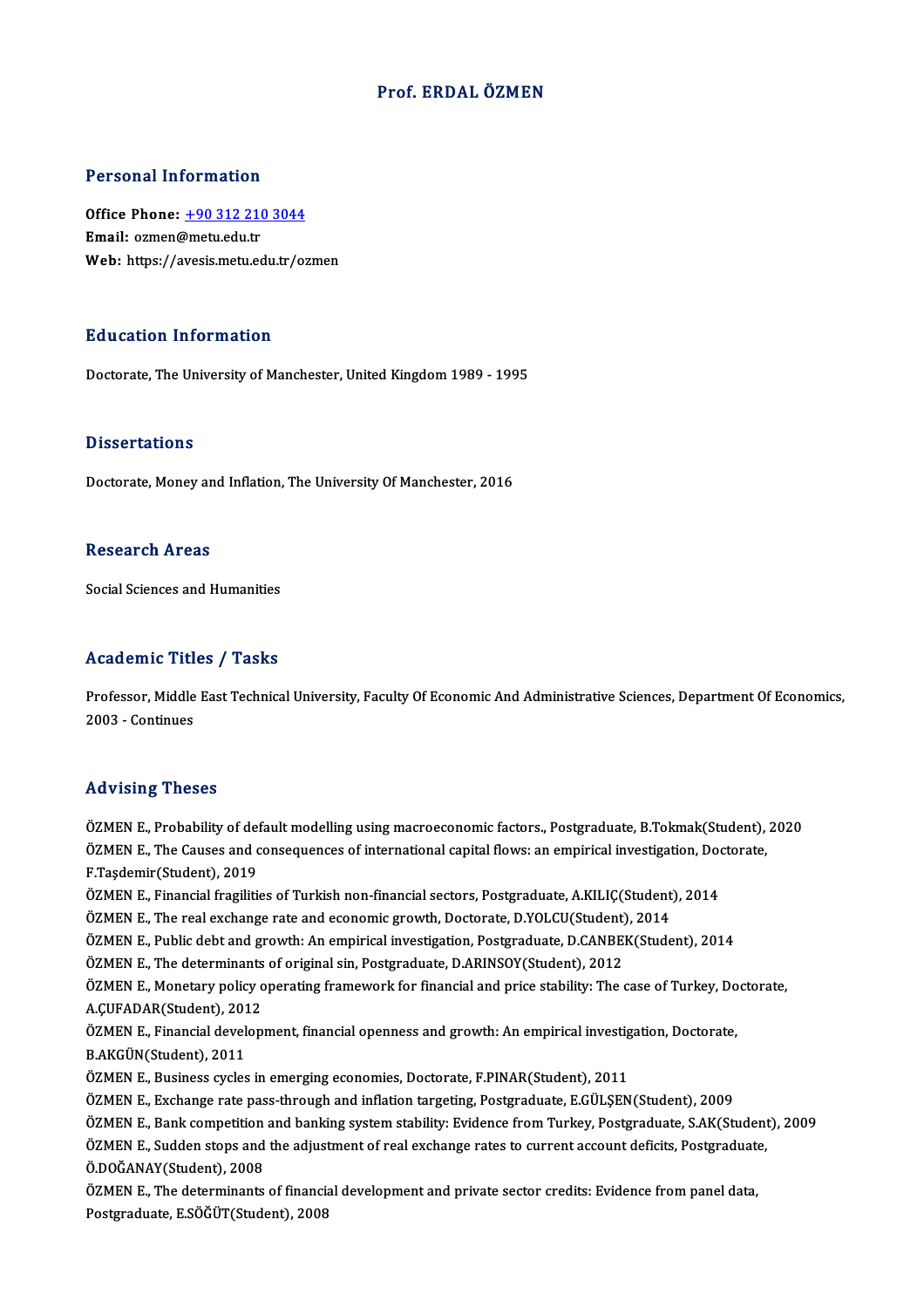ÖZMEN E., Inflation targeting and financial dollarization: An empirical investigation, Postgraduate, S.GÖKTEN(Student),<br>2008 **ÖZME<br>2008<br>ÖZME** ÖZMEN E., Inflation targeting and financial dollarization: An empirical investigation, Postgraduate, S.GÖKTEN(Student), 2007<br>2008<br>ÖZMEN E., Inflation targeting and fiscal dominance: Evidence from Turkey, Postgraduate, T.SE

2008<br>ÖZMEN E., Inflation targeting and fiscal dominance: Evidence from Turkey, Postgraduate, T.SEL(Student), 2007<br>ÖZMEN E., The determinants of capital flows: the Turkish evidence, Postgraduate, S.UFUK(Student), 2007 ÖZMEN E., Inflation targeting and fiscal dominance: Evidence from Turkey, Postgraduate, T.SEL(Student), 2<br>ÖZMEN E., The determinants of capital flows: the Turkish evidence, Postgraduate, S.UFUK(Student), 2007<br>ÖZMEN E., The

ÖZMEN E., The determinants of capital flows: the Turkish evidence, Postgraduate, S.UFUK(Student), 2007<br>ÖZMEN E., The twin deficits hypothesis: An empirical investigation, Postgraduate, Y.YANIK(Student), 2006<br>ÖZMEN E., Fina ÖZMEN E., The twin deficits hypothesis: An empirica<br>ÖZMEN E., Financial dollarization, monetary policy :<br>and Turkey, Postgraduate, A.UZUN(Student), 2005<br>ÖZMEN E. Determinante of current asseunt deficits ÖZMEN E., Financial dollarization, monetary policy stance and institutional structure: The experience of Latin<br>and Turkey, Postgraduate, A.UZUN(Student), 2005<br>ÖZMEN E., Determinants of current account deficits in industria

and Turkey, Postgraduate, A.UZUN(Student), 2005<br>ÖZMEN E., Determinants of current account deficits in industrialized and developing countries: An empirical<br>investigation, Doctorate, S.AYSED(Student), 2005 ÖZMEN E., Determinants of current account deficits in industrialized and developing countries: An empirical<br>investigation, Doctorate, S.AYSED(Student), 2005<br>ÖZMEN E., Financial dollarization and currency substitution in Tu

investigation, Doctorate, S.AYSED(Student), 2005<br>ÖZMEN E., Financial dollarization and currency substitution in Turkey, Postgraduate, Ö.BAŞKURT(Student),<br>ÖZMEN E., Real exchange rates and real interest rate differentials: ÖZMEN E., Financial do<br>ÖZMEN E., Real exchan<br>O.CAN(Student), 2005<br>ÖZMEN E. Exchange re ÖZMEN E., Real exchange rates and real interest rate differentials: An empirical investigation, Postgraduate,<br>O.CAN(Student), 2005<br>ÖZMEN E., Exchange rate pass-through in Turkey: An empirical investigation, Postgraduate, M

O.CAN(Student), 2005<br>ÖZMEN E., Exchange rate pass-through in Turkey: An empirical investigation, Postgraduate, M.ÖZGÜR(Student), 2004<br>ÖZMEN E., Fiscal sustainability, banking fragility and balance sheets: 2000-2001 financi ÖZMEN E., Exchange ra<br>ÖZMEN E., Fiscal sustai<br>Ç.İZGİ(Student), 2004<br>ÖZMEN E. Gurrongy ar ÖZMEN E., Fiscal sustainability, banking fragility and balance sheets: 2000-2001 financial crises in<br>C.İZGİ(Student), 2004<br>ÖZMEN E., Currency and asset substitution in Turkey, Postgraduate, Ö.TAŞDEMİR(Student), 2003<br>ÖZMEN Ç.İZGİ(Student), 2004<br>ÖZMEN E., Currency and asset substitution in Turkey, Postgraduate, Ö.TAŞDEMİR(Student), 2003<br>ÖZMEN E., Exchange ratesadministered and inflation in Turkey, Postgraduate, D.YAVUZ(Student), 2002<br>ÖZMEN E.

ÖZMEN E., Currency and asset substitution in Turkey, Postgraduate, Ö.TAŞDEMİR(Student), 2003<br>ÖZMEN E., Exchange ratesadministered and inflation in Turkey, Postgraduate, D.YAVUZ(Student), 2002<br>ÖZMEN E., An Empirical analysi ÖZME<br>ÖZME<br>2002<br>ÖZME ÖZMEN E., An Empirical analysis of the monetary transmission in the Turkish economy, Doctorate, A.TARKAN(1<br>2002<br>ÖZMEN E., Exchange rates, administered prices and inflation in Turkey, Postgraduate, D.Yavuz(Student), 2002<br>ÖZ

ÖZMEN E., Minsky's financial instability hypothesis and the Turkish financial crises of 2000-2001, Postgraduate,<br>G.TUNAY(Student), 2002 ÖZMEN E., Exchange rates<br>ÖZMEN E., Minsky's finance<br>G.TUNAY(Student), 2002<br>ÖZMEN E. Gurrent asseur ÖZMEN E., Minsky's financial instability hypothesis and the Turkish financial crises of 200<br>G.TUNAY(Student), 2002<br>ÖZMEN E., Current account dynamics in Turkey, Postgraduate, Ö.SERPİL(Student), 2002<br>ÖZMEN E., Current accou

G.TUNAY(Student), 2002<br>ÖZMEN E., Current account dynamics in Turkey, Postgraduate, Ö.SERPİL(Student), 2002<br>ÖZMEN E., Cheers and the deviations from the PPP and UIP in a financially open economy: The Turkish evidence, ÖZMEN E., Current account dynamics in T<br>ÖZMEN E., Cheers and the deviations fron<br>Postgraduate, A.GÖKCAN(Student), 2001<br>ÖZMEN E. Bool exchange rates and funde ÖZMEN E., Cheers and the deviations from the PPP and UIP in a financially open economy: The Turkish evidence,<br>Postgraduate, A.GÖKCAN(Student), 2001<br>ÖZMEN E., Real exchange rates and fundamentals: The Turkish evidence, Post

ÖZMEN E., Real exchange rates and fundamentals: The Turkish evidence, Postgraduate, Y.SONER(Student), 2001

Postgraduate, A.GÖKCAN(Student), 2001<br>ÖZMEN E., Real exchange rates and fundamentals: The Turkish evidence, Postgraduate, Y.SONER(Student), 2001<br>ÖZMEN E., Policy regime change and the feldstein-horioka puzzle : evidence fr ÖZMEN E., Policy regime change and the feldstein-horioka puzzle : evidence from the G7 countries, Postgraduate,<br>K.Parmaksız(Student), 2000<br>ÖZMEN E., Policy regime change and the Feldstein-Honioka puzzle: Evidence from the

K.Parmaksız(Student), 2000<br>ÖZMEN E., Policy regime chang<br>K.PARMAKSIZ(Student), 2000<br>ÖZMEN E. Investigating structi ÖZMEN E., Policy regime change and the Feldstein-Honioka puzzle: Evidence from the G7 countries, Postgraduate,<br>K.PARMAKSIZ(Student), 2000<br>ÖZMEN E., Investigating structural breaks in Turkish monetory aggregates, Postgradua

K.PARMAKSIZ(Student), 2000<br>ÖZMEN E., Investigating structural breaks in Turkish monetory aggregates, Postgraduate, E.ÇAKAN(Student), 1998<br>ÖZMEN E., Budget deficits, intevest rates, public and private investments in Turkey, ÖZME<br>ÖZME<br>1998<br>ÖZME ÖZMEN E., Budget deficits, intevest rates, public and private investments in Turkey, Postgraduate, H.SAYGILI(St<br>1998<br>ÖZMEN E., Long-run relationship among inflation, money growth, exchange rates and budget deficit in Turke

1998<br>ÖZMEN E., Long-run relationship among inflation, money growth, exchange rates and budget deficit in Turkey,<br>Postgraduate, M.SAYGILI(Student), 1998 ÖZMEN E., Long-run relationship among inflation, money growth, exchange rates and budget deficit in Turkey,<br>Postgraduate, M.SAYGILI(Student), 1998<br>ÖZMEN E., Investigating structural breaks in Turkish monetary aggregates.,

Postgraduate, M.SAYGILI(Student), 1998<br>ÖZMEN E., Investigating structural breaks in Turkish monetary aggregates., Postgraduate, E.Çakan(Student), 199<br>ÖZMEN E., Long-run relationships among inflation, money growth, exchange ÖZMEN E., Investigating structural breal<br>ÖZMEN E., Long-run relationships amon<br>Postgraduate, M.Saygılı(Student), 1998<br>ÖZMEN E. Budget deficits, interest rates ÖZMEN E., Long-run relationships among inflation, money growth, exchange rates and budget deficit in Turkey.,<br>Postgraduate, M.Saygılı(Student), 1998<br>ÖZMEN E., Budget deficits, interest rates, public and private investments

Postg<mark>i</mark><br>ÖZME<br>1998<br>ÖZME ÖZMEN E., Budget deficits, interest rates, public and private investments in Turkey., Postgraduate, H.Saygılı(St<br>1998<br>ÖZMEN E., Export-led growth hypothesis and the Turkish data: Cointegration exogeneity and nested systems

1998<br>ÖZMEN E., Export-led growth hypothesis<br>Postgraduate, G.FURTUN(Student), 1997<br>ÖZMEN E. Pudget defigits manetary grou ÖZMEN E., Export-led growth hypothesis and the Turkish data: Cointegration exogeneity and nested systems,<br>Postgraduate, G.FURTUN(Student), 1997<br>ÖZMEN E., Budget deficits, monetary growth and inflation in Turkey : An empiri

Postgraduate, G.FURTUN(Student), 1997<br>ÖZMEN E., Budget deficits, monetary grov<br>A.Tekin(Student), 1997 ÖZMEN E., Budget deficits, monetary growth and inflation in Turkey : An empirical investigation, Postgraduate,<br>A.Tekin(Student), 1997<br>ÖZMEN E., Export-led growth hypothesis and the Turkish data: cointegrarion, exogeneity a

ÖZMEN E., Export-led growth hypothesis and the Turkish data: cointegrarion, exogeneity and nested systems, ÖZMEN E., Export-led growth hypothesis and the Turkish data: cointegrarion, exogeneity and nested systems,<br>Postgraduate, G.Furtun(Student), 1997<br>ÖZMEN E., Budget deficits, monetory growth and inflation in Turkey: An empiri

Postgraduate, G.Furtun(S<br>ÖZMEN E., Budget deficit:<br>A.TEKİN(Student), 1997<br>ÖZMEN E. Cointegration

A.TEKİN(Student), 1997<br>ÖZMEN E., Cointegration, exogeneity and testing the monetary exchange rate models, Postgraduate, A.TARKAN(Student), 1996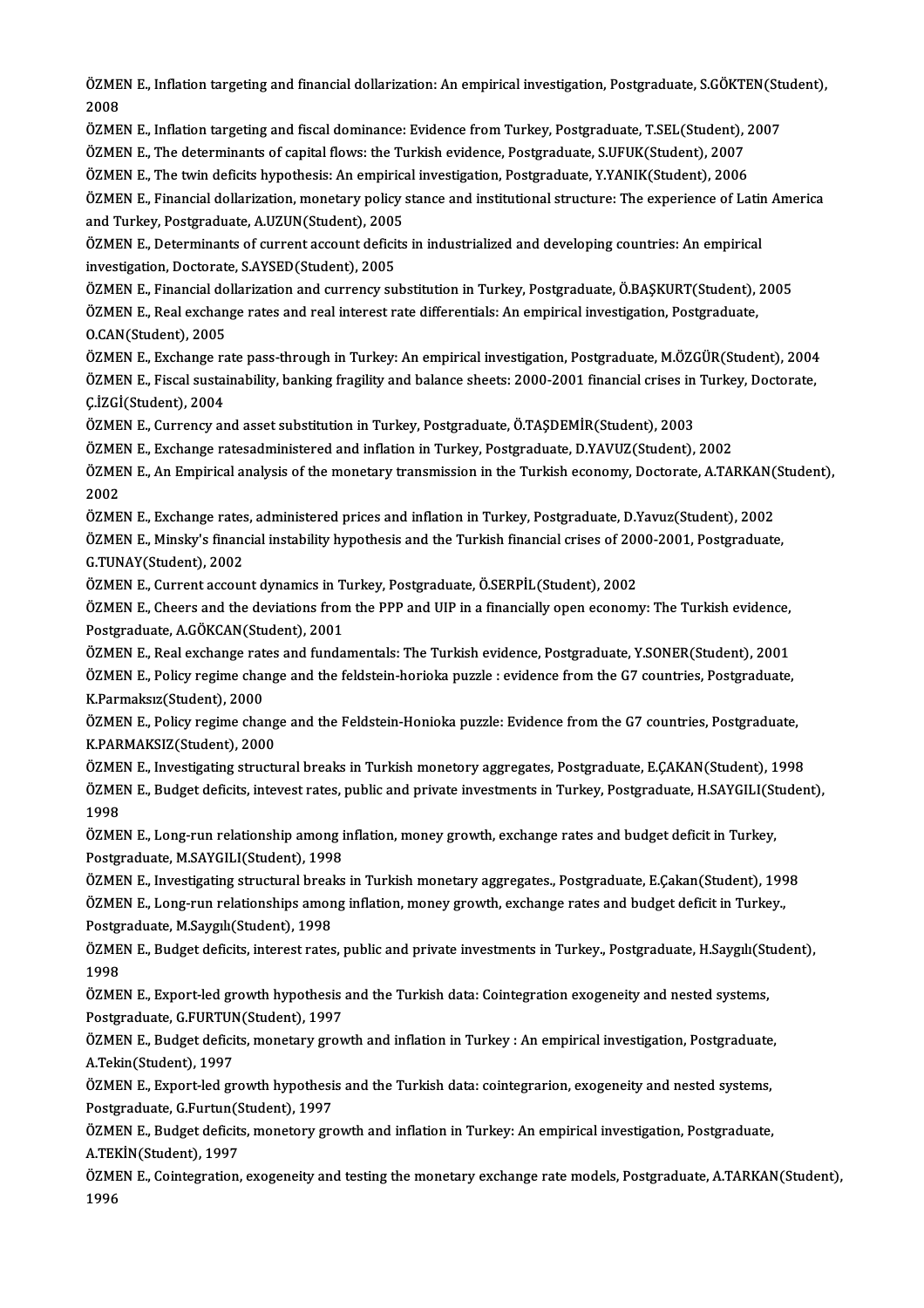# Articles Published in Journals That Entered SCI, SSCI and AHCI Indexes

| Articles Published in Journals That Entered SCI, SSCI and AHCI Indexes |                                                                                                                   |
|------------------------------------------------------------------------|-------------------------------------------------------------------------------------------------------------------|
| L.                                                                     | Gross capital inflows and outflows: Twins or distant cousins?<br>ÖZMEN E., Taşdemir F.                            |
|                                                                        | Economic Systems, vol.45, 2021 (Journal Indexed in SSCI)                                                          |
| П.                                                                     | Monetary policy trilemma, inflation targeting and global financial crisis                                         |
|                                                                        | Gulsen E, ÖZMEN E                                                                                                 |
|                                                                        | INTERNATIONAL JOURNAL OF FINANCE & ECONOMICS, vol.25, no.2, pp.286-296, 2020 (Journal Indexed in SSCI)            |
| Ш.                                                                     | Emerging market sovereign bond spreads, credit ratings and global financial crisis                                |
|                                                                        | ÖZMEN E., Yasar O.D.                                                                                              |
|                                                                        | ECONOMIC MODELLING, vol.59, pp.93-101, 2016 (Journal Indexed in SSCI)                                             |
| IV.                                                                    | Exchange Rate Regimes and Business Cycles: An Empirical Investigation                                             |
|                                                                        | Erdem F. P., ÖZMEN E.                                                                                             |
|                                                                        | OPEN ECONOMIES REVIEW, vol.26, no.5, pp.1041-1058, 2015 (Journal Indexed in SSCI)                                 |
| V.                                                                     | Corporate sector liability dollarization and exchange rate balance sheet effect in Turkey                         |
|                                                                        | Kesriyeli M., ÖZMEN E., Yigit S.                                                                                  |
|                                                                        | APPLIED ECONOMICS, vol.43, no.30, pp.4741-4747, 2011 (Journal Indexed in SSCI)                                    |
| VI.                                                                    | Emerging market sovereign spreads, global financial conditions and US macroeconomic news                          |
|                                                                        | Oezatay F., ÖZMEN E., Sahinbeyogu G.                                                                              |
|                                                                        | ECONOMIC MODELLING, vol.26, no.2, pp.526-531, 2009 (Journal Indexed in SSCI)                                      |
| VII.                                                                   | Exchange rate regimes, saving glut and the Feldstein-Horioka puzzle: The East Asian experience                    |
|                                                                        | Kaya-Bahçe S., ÖZMEN E.                                                                                           |
|                                                                        | Physica A: Statistical Mechanics and its Applications, vol.387, no.11, pp.2561-2564, 2008 (Journal Indexed in SCI |
|                                                                        | Expanded)                                                                                                         |
| VIII.                                                                  | Financial development, exchange rate regimes and the Feldstein-Horioka puzzle: evidence from the                  |
|                                                                        | <b>MENA</b> region                                                                                                |
|                                                                        | Ozmen E.                                                                                                          |
|                                                                        | APPLIED ECONOMICS, vol.39, pp.1133-1138, 2007 (Journal Indexed in SSCI)                                           |
| IX.                                                                    | Macroeconomic and institutional determinants of current account deficits                                          |
|                                                                        | Ozmen E.                                                                                                          |
|                                                                        | Applied Economics Letters, vol.12, no.9, pp.557-560, 2005 (Journal Indexed in SCI Expanded)                       |
| X.                                                                     | The original sin and the blessing trinity: An investigation<br>Ozmen E, Arinsoy D.                                |
|                                                                        | Journal of Policy Modeling, vol.27, no.5, pp.599-609, 2005 (Journal Indexed in SCI Expanded)                      |
| XI.                                                                    | Testing the quantity theory of money in Greece                                                                    |
|                                                                        | Ozmen E.                                                                                                          |
|                                                                        | Applied Economics Letters, vol.10, no.15, pp.971-974, 2003 (Journal Indexed in SCI Expanded)                      |
| XII.                                                                   | Budget deficits, money growth and inflation: The Turkish evidence                                                 |
|                                                                        | Tekin-Koru A., Ozmen E.                                                                                           |
|                                                                        | Applied Economics, vol.35, no.5, pp.591-596, 2003 (Journal Indexed in SCI Expanded)                               |
| XIII.                                                                  | Policy regime change and the Feldstein-Horioka puzzle: the UK evidence                                            |
|                                                                        | Ozmen E., Parmaksiz K.                                                                                            |
|                                                                        | JOURNAL OF POLICY MODELING, vol.25, no.2, pp.137-149, 2003 (Journal Indexed in SSCI)                              |
| XIV.                                                                   | Exchange rate regimes and the Feldstein-Horioka puzzle: the French evidence                                       |
|                                                                        | Ozmen E., Parmaksiz K.                                                                                            |
|                                                                        | APPLIED ECONOMICS, vol.35, no.2, pp.217-222, 2003 (Journal Indexed in SSCI)                                       |
| XV.                                                                    | Policy regime change and structural break in the velocity of money: The Turkish evidence                          |
|                                                                        | Cakan E., Ozmen E.                                                                                                |
|                                                                        | Applied Economics Letters, vol.9, no.11, pp.759-762, 2002 (Journal Indexed in SCI Expanded)                       |
| XVI.                                                                   | Is currency seigniorage exogenous for inflation tax in Turkey?                                                    |
|                                                                        | Ozmen E                                                                                                           |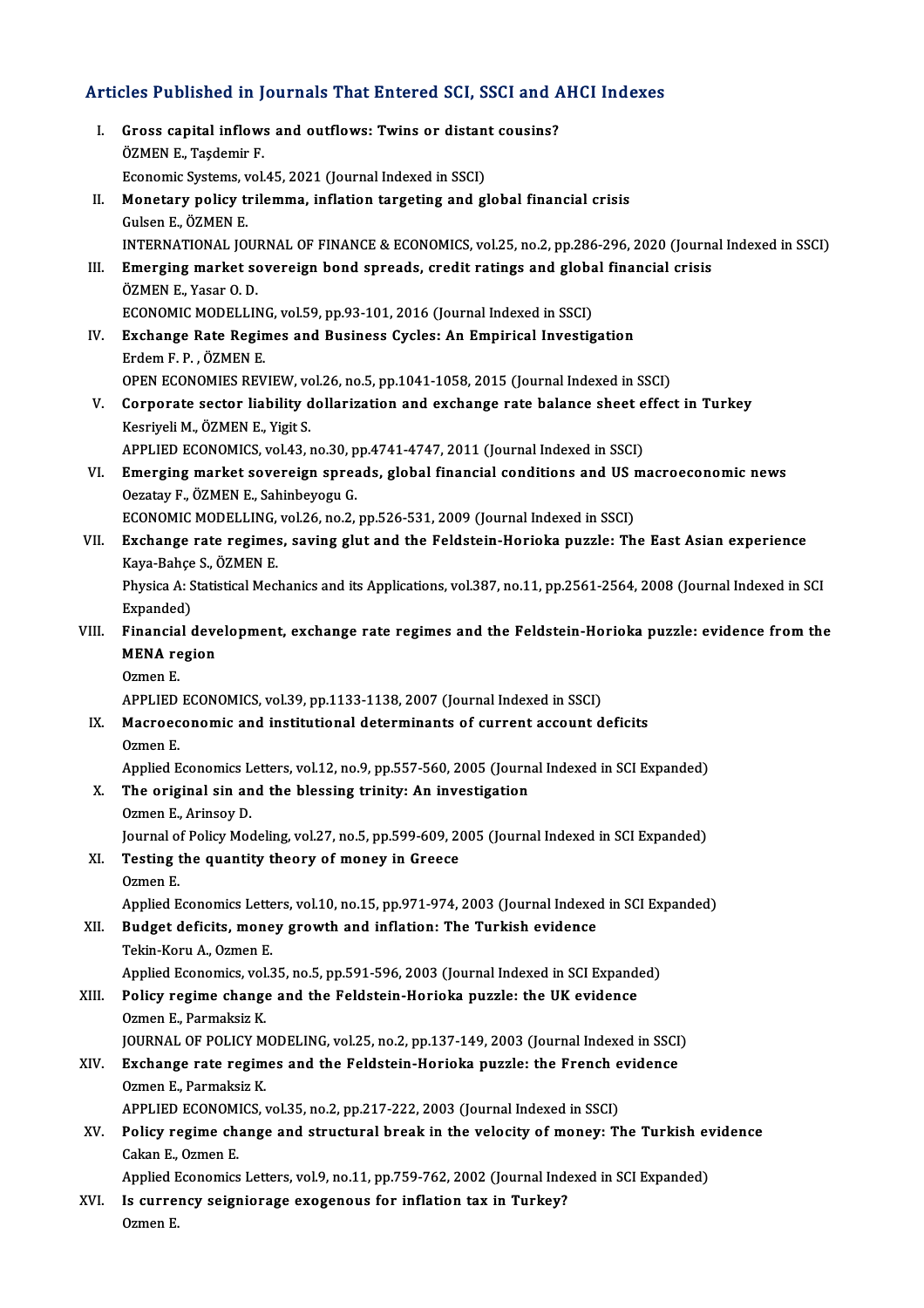## Articles Published in Other Journals

- rticles Published in Other Journals<br>I. Structural Change in Turkish External Trade Evidence from BEC Sectors<br>ÖZMEN E. VOLCU KARADAM D Structural Change in Turkish<br>ÖZMEN E., YOLCU KARADAM D.<br>Ekonomik Yokkosim vol 37, no 1 ÖZMEN E., YOLCU KARADAM D.<br>Ekonomik Yaklasim, vol.27, no.100, pp.207, 2016 (Refereed Journals of Other Institutions) ÖZMEN E., YOLCU KARADAM D.<br>Ekonomik Yaklasim, vol.27, no.100, pp.207, 2016<br>II. Teknolojik Yetkinlik ve Türkiye Dış Ticareti<br>VOLCU KARADAM D. ÖZMEN E
- Ekonomik Yaklasim, vol.27, no.1<br><mark>Teknolojik Yetkinlik ve Türk</mark><br>YOLCU KARADAM D., ÖZMEN E.<br><sup>İltisat İslatme ve Finans, vol.20</sup> YOLCU KARADAM D., ÖZMEN E.<br>İktisat İşletme ve Finans, vol.30, no.357, pp.9-34, 2015 (Refereed Journals of Other Institutions) YOLCU KARADAM D., ÖZMEN E.<br>İktisat İşletme ve Finans, vol.30, no.357, pp.9-34, 2015 (Refereed Jou<br>III. Türkiye de Cari Açıklar Dış Ticaret ve Finansal Kırılganlıklar<br>ÖZMEN E
- İktisat İşle<br>**Türkiye** d<br>ÖZMEN E.<br>İktisat İsla Türkiye de Cari Açıklar Dış Ticaret ve Finansal Kırılganlıklar<br>ÖZMEN E.<br>İktisat İşletme ve Finans, vol.30, no.351, pp.35-72, 2015 (Refereed Journals of Other Institutions)<br>Künasal Einansal Bisklar Karsısında Türkiye de Bas ÖZMEN E.<br>İktisat İşletme ve Finans, vol.30, no.351, pp.35-72, 2015 (Refereed Journals of Other Institutions)<br>IV. Küresel Finansal Riskler Karşısında Türkiye de Reel Sektör Finansal Yapısı ve Borç Dolarizasyonu<br>ÖZMEN E.
- İktisat İşletme ve Fi<br>Küresel Finansal<br>ÖZMEN E., Yalçın C.<br>İltisat, İslatma ve Fi Küresel Finansal Riskler Karşısında Türkiye de Reel Sektör Finansa<br>ÖZMEN E., Yalçın C.<br>İktisat, İşletme ve Finans, pp.5-39, 2007 (Other Refereed National Journals)<br>Doviations from PPP and HIP in a finansially anen asenemyy ÖZMEN E., Yalçın C.<br>İktisat, İşletme ve Finans, pp.5-39, 2007 (Other Refereed National Journals)<br>V. Deviations from PPP and UIP in a financially open economy: The Turkish evidence<br>ÖZMEN E. Cökenn A
	-
- İktisat, İşletme ve Fin<br>Deviations from PI<br>ÖZMEN E., Gökcan A.<br>Annlied Einengial Ess ÖZMEN E., Gökcan A.<br>Applied Financial Economics, vol.14, no.11, pp.779-784, 2004 (Refereed Journals of Other Institutions)

#### Books&Book Chapters

I. Türkiye'xxde Erken Sanayisizleşme ÖZMEN E., Bakır E., TAŞIRAN A. C., ÖZÇELİK E. in: Geçmişten Geleceğe Türkiye Ekonomisi, Koyuncu, Murat Mıhçı, Hakan., Yeldan, A. Erinç, Editor, İlteişim, İstanbul, pp.157-192,2017

#### Refereed Congress / Symposium Publications in Proceedings

efereed Congress / Symposium Publications in Proceedings<br>I. Finansallaşma, Küreselleşme ve Sanayisizleşme: Küresel Finansal Krizin Etkileri<br>ÖZMEN E. TASDEMİR E Teca Gengress 7 sy<br>Finansallaşma, Küres<br>ÖZMEN E., TAŞDEMİR F.<br>Türkiye Ekonomi Kurum Finansallaşma, Küreselleşme ve Sanayisizleşme: Küresel Finansal Krizin Etkileri<br>ÖZMEN E., TAŞDEMİR F.<br>Türkiye Ekonomi Kurumu 20. Ulusal İktisat Sempozyumu, Ankara, Turkey, 17 - 18 October 2019<br>Clabalisation and Covernanse:

## ÖZMEN E., TAŞDEMİR F.<br>Türkiye Ekonomi Kurumu 20. Ulusal İktisat Sempozyumu, Ankara, Turkey, 17 - 18 October 2019<br>II. Globalisation and Governance: Thresholds for the Impacts of the Main Determinants of Capital<br>Inflows Türkiye I<br><mark>Globalis</mark><br>Inflows<br>TASDEM Globalisation and Gov<br>Inflows<br>TAŞDEMİR F., ÖZMEN E.<br>International Conference

International Conference on Economics, EconTR2019@Ankara, Başkent Üniversity, Ankara, Turkey, 5 - 07<br>September 2019 TAŞDEMİR F., ÖZI<br>International Con<br>September 2019<br>Exchange Pata International Conference on Economics, EconTR2019@Ankara, Başkent Üniversity, Ankara, Turkey, 5 - 07<br>September 2019<br>III. Exchange Rate Regimes as Thresholds: The Main Determinants of Capital Inflows in Emerging Market<br>Feon

# September 2<br><mark>Exchange R</mark><br>Economies<br>ÖZMEN E T Exchange Rate Regime<br>Economies<br>ÖZMEN E., TAŞDEMİR F.<br>Emerging Markata: Bege Economies<br>ÖZMEN E., TAŞDEMİR F.<br>Emerging Markets: Recent Challenges", TED University Trade Research Center, Ankara, Turkey, 13 - 14 June 2019<br>CROSS CARITAL INELOWS AND OUTELOWS: TWINS OR DISTANT COUSINS?

- ÖZMEN E., TAŞDEMİR F.<br>Emerging Markets: Recent Challenges", TED University Trade Research Center, Ankar<br>IV. GROSS CAPITAL INFLOWS AND OUTFLOWS: TWINS OR DISTANT COUSINS?<br>ÖZMEN E. TASDEMİR E. Emerging Markets: Rece:<br>GROSS CAPITAL INFL<br>ÖZMEN E., TAŞDEMİR F.<br>TÜRKİVE EKONOMİ KUR IV. GROSS CAPITAL INFLOWS AND OUTFLOWS: TWINS OR DISTANT COUSINS?<br>ÖZMEN E., TAŞDEMİR F.<br>TÜRKİYE EKONOMİ KURUMU ULUSLARARASI EKONOMİ KONFERANSI, 1 - 03 November 2018
- V. Real Exchange Rates and Growth YOLCU KARADAM D., ÖZMEN E. 16th International Conference of Middle East Economic Association, 18 - 20 May 2017